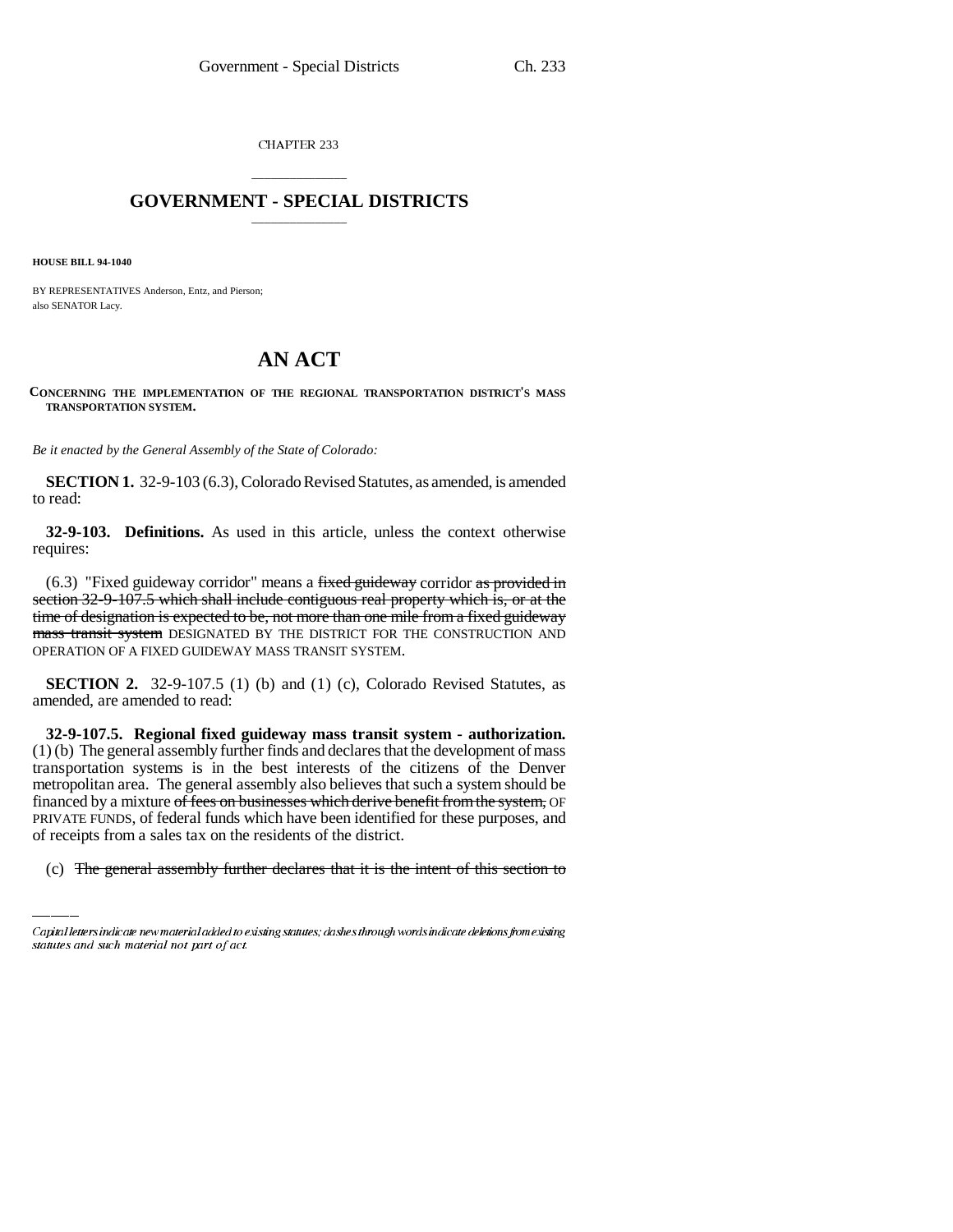## Ch. 233 Government - Special Districts

designate fixed guideway corridors for construction of a fixed guideway mass transit system by 1994. In addition, THE GENERAL ASSEMBLY FURTHER DECLARES THAT it is the intent of the general assembly THIS SECTION that long-range planning continue in order to identify additional fixed guideway corridors as the demand is demonstrated.

**SECTION 3.** 32-9-115, Colorado Revised Statutes, as amended, is amended BY THE ADDITION OF A NEW SUBSECTION to read:

**32-9-115. Records of board - audits.** (3) IN ADDITION TO THE AUDIT AUTHORIZED IN SUBSECTION (1) OF THIS SECTION AND THE AUDIT REQUIRED PURSUANT TO SECTION 29-1-603, C.R.S., UPON THE AFFIRMATIVE VOTE OF A MAJORITY OF THE MEMBERS OF THE LEGISLATIVE AUDIT COMMITTEE CREATED PURSUANT TO SECTION 2-3-101, C.R.S., IT SHALL BE THE DUTY OF THE STATE AUDITOR TO CONDUCT OR CAUSE TO BE CONDUCTED AUDITS OF THE DISTRICT. THE STATE AUDITOR SHALL PREPARE FOR THE COMMITTEE A REPORT PURSUANT TO SECTION 2-3-103, C.R.S.

**SECTION 4.** 32-9-149 (1), Colorado Revised Statutes, as amended, is amended to read:

**32-9-149. Elections.** (1) Where in this article an election is permitted or required, the election shall be held concurrently or jointly with any general election held under the laws of this state OR IN ACCORDANCE WITH ARTICLE 41 OF TITLE 1, C.R.S., AS APPLICABLE.

**SECTION 5.** 13-85-102 (2) and (4), Colorado Revised Statutes, 1987 Repl. Vol., as amended, are repealed as follows:

**13-85-102. Definitions.** As used in this article, unless the context otherwise requires:

(2) "Fixed guideway rapid transit system" means the fixed guideway rapid transit system authorized by section 32-9.5-105, C.R.S.

(4) "Transit construction authority" means the transit construction authority established by article 9.5 of title 32, C.R.S.

**SECTION 6.** 13-85-103, Colorado Revised Statutes, 1987 Repl. Vol., as amended, is amended to read:

**13-85-103. Civil actions entitled to priority.** The trial of all civil actions pertaining to or arising out of the planning, development, financing, or construction of the fixed guideway mass transit TRANSPORTATION system or the fixed guideway rapid transit system in the Denver metropolitan area, or any election pertaining to either of said projects PROJECT, or any action against or pertaining to the authority of the regional transportation district to plan, develop, finance, or construct either of said projects SYSTEM shall be entitled to priority in the county and district courts of this state.

**SECTION 7.** 29-2-105 (1) (d), Colorado Revised Statutes, 1986 Repl. Vol., is amended to read: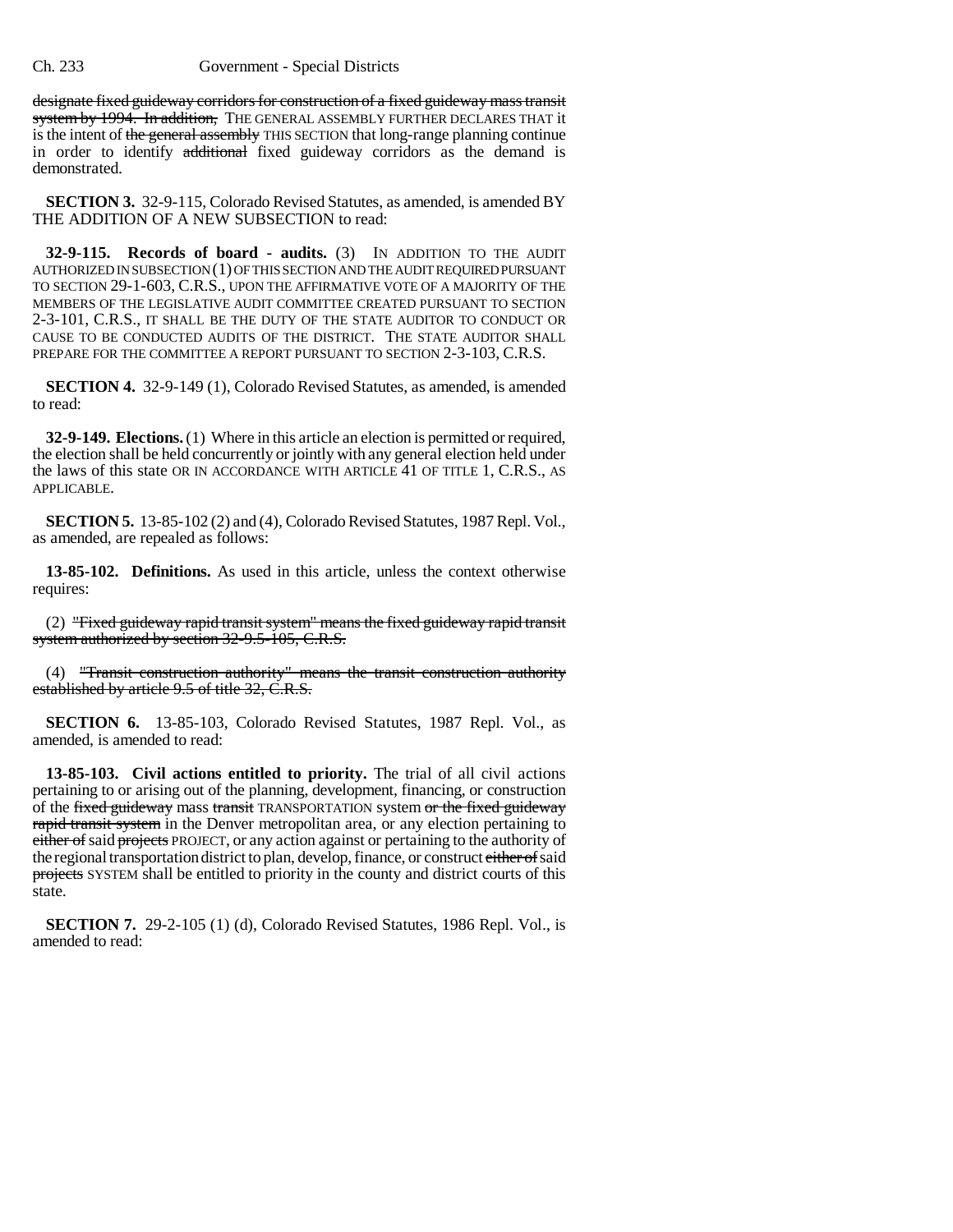**29-2-105. Contents of sales tax ordinances and proposals.** (1) The sales tax ordinance or proposal of any incorporated town, city, or county adopted pursuant to this article shall be imposed on the sale of tangible personal property at retail or the furnishing of services, as provided in paragraph (d) of this subsection (1). Any countywide or incorporated town or city sales tax ordinance or proposal shall include the following provisions:

(d) A provision that the tangible personal property and services taxable pursuant to this article shall be the same as the tangible personal property and services taxable pursuant to section 39-26-104, C.R.S., and subject to the same exemptions as those specified in section 39-26-114, C.R.S., except the exemption allowed by section 39-26-114 (11), C.R.S., for purchases of machinery or machine tools, the exemption of sales and purchases of those items in section 39-26-114 (1) (a) (XXI), C.R.S., and the exemption for sales of food specified in section  $39-26-114$  (1) (a) (XX), C.R.S. Sales of food, as defined in section 39-26-102 (4.5), C.R.S., exempted from the state sales tax pursuant to section 39-26-114 (1) (a) (XX), C.R.S., sales and purchases of those items exempted from the state sales tax pursuant to section 39-26-114 (1) (a) (XXI), C.R.S., or purchases of machinery or machine tools as provided in section 39-26-114 (11), C.R.S., may be exempted from said town, city, or county sales tax only by the express inclusion of such exemption either at the time of adoption of the initial sales tax ordinance or resolution or by amendment thereto. Any such amendment shall be adopted in the same manner as the initial ordinance or resolution. In the absence of express provision for the exemption for sales of food, as defined in section 39-26-102 (4.5), C.R.S., or purchases of machinery or machine tools as provided in section 39-26-114 (11), C.R.S., or exemption of sales and purchases of those items in section 39-26-114 (1) (a) (XXI), C.R.S., all sales tax ordinances or resolutions, whether adopted prior to, on, or subsequent to July 1, 1979, which provide in substance that the tangible personal property and services taxed shall be the same as the tangible personal property and services taxable pursuant to section 39-26-104, C.R.S., or any predecessor statute, and subject to the same exemptions as those specified in section 39-26-114, C.R.S., or any predecessor statute, shall be construed as imposing or continuing to impose the town, city, or county sales tax on food, as defined in section 39-26-102 (4.5), C.R.S., purchases of machinery and machine tools as described in section 39-26-114 (11), C.R.S., and sales or purchases of those items described in section 39-26-114 (1) (a) (XXI), C.R.S. The regional transportation district may, in its discretion, continue to levy a sales tax on purchases of machinery or machine tools, as provided in section 39-26-114 (11), C.R.S. except that the district shall not levy a sales tax on purchases of machinery or machine tools on or after the date an additional sales tax is levied pursuant to section 32-9-119 (2)  $(b)$ , C.R.S.

**SECTION 8.** 32-9-107, Colorado Revised Statutes, as amended, is amended to read:

**32-9-107. Mass transportation system.** The district, acting by and through the board, is authorized to develop, maintain, and operate a mass transportation system for the benefit of the inhabitants of the district. and is authorized, after submission and approval of the question at an election, to levy a sales tax to fund a fixed guideway mass transit system as provided in section 32-9-119 (2) (b).

**SECTION 9. Repeal.** 32-9-107.5 (2) and (3) and 32-9-119 (2) (b), (3), (4), (5),